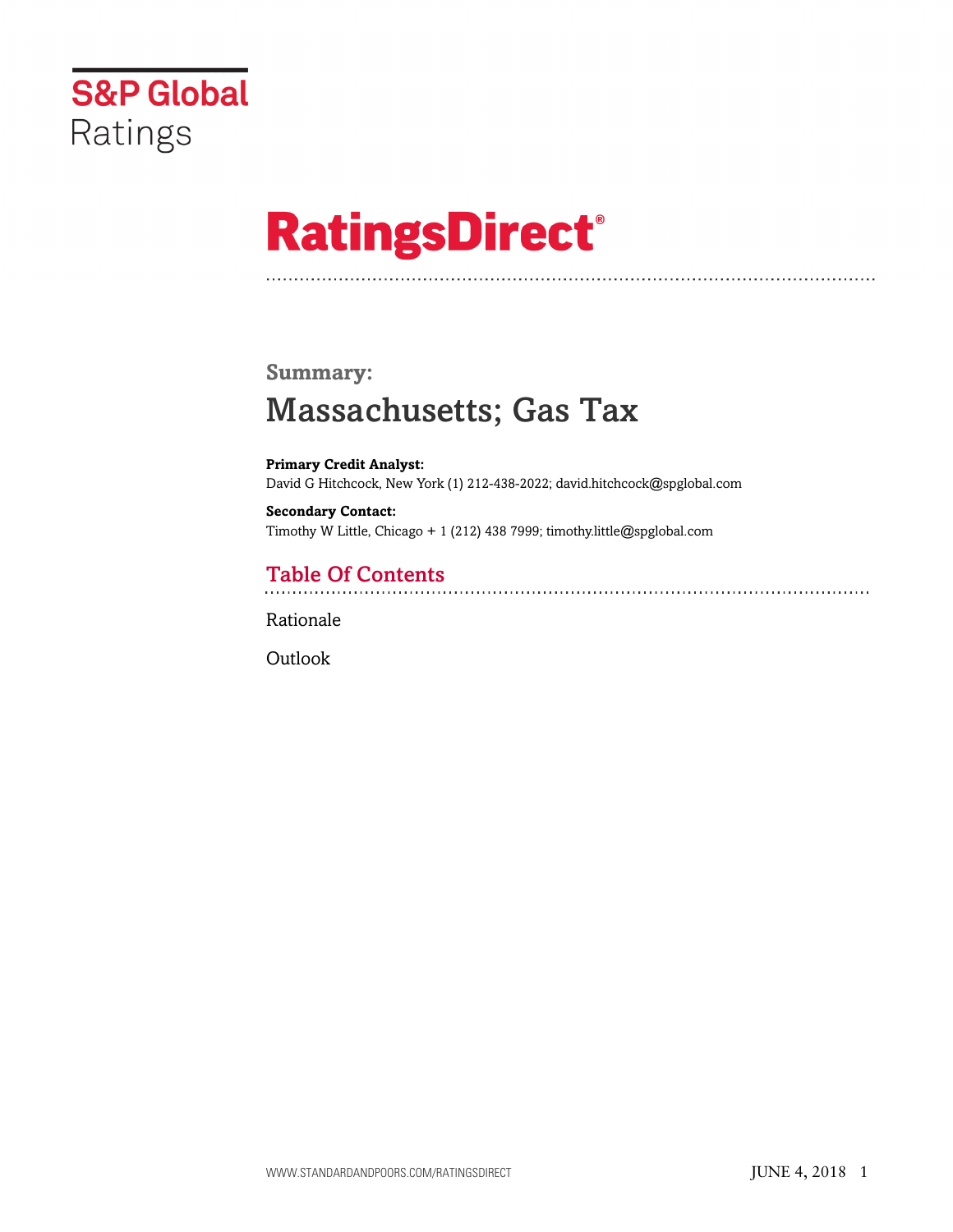# **Summary:** Massachusetts; Gas Tax

| <b>Credit Profile</b>                                                                                             |            |          |  |  |
|-------------------------------------------------------------------------------------------------------------------|------------|----------|--|--|
| US\$225.0 mil transportation fund rev bnds (Rail Enchancement & Accelerated Bridge Prog) ser 2018A due 06/01/2048 |            |          |  |  |
| Long Term Rating                                                                                                  | AAA/Stable | New      |  |  |
| Massachusetts Spl Oblig Gas Tax                                                                                   |            |          |  |  |
| Long Term Rating                                                                                                  | AAA/Stable | Affirmed |  |  |

## <span id="page-1-0"></span>Rationale

S&P Global Ratings has assigned its 'AAA' long-term rating, and stable outlook, to the Commonwealth of Massachusetts' \$225 million commonwealth transportation fund (CTF) revenue bonds (rail enhancement and accelerated bridge programs) 2018 series A.

At the same time, S&P Global Ratings has affirmed its 'AAA' rating, with a stable outlook, on the commonwealth's \$2.6 billion CTF parity revenue bonds outstanding, and \$105.2 million closed prior-lien special obligation gas tax bonds outstanding.

The CTF bonds are secured by pledged revenues that include motor fuel/gasoline taxes and motor vehicle registration fees levied statewide. The special obligation gas tax bonds are secured by a first lien on 6.86 cents of the state-levied gas tax.

We base the ratings on what we view as the following credit strengths:

- A strong and diversified revenue mix that is collected statewide (population of 6.8 million) and has been relatively stable through economic cycles;
- The commonwealth's strong economic fundamentals, with a diverse economy and high income levels;
- Very strong 6.53x coverage of future maximum annual debt service (MADS), including combined debt service from prior-lien bonds, after this sale by fiscal 2017 pledged revenue, with state projections that annual debt service coverage will remain at approximately 6x even after substantial anticipated additional bonding; and
- Very strong bond covenants, including a very strong CTF additional bonds test (ABT) requiring 4x coverage of MADS by historical pledged revenues, a closed lien on prior-lien bonds, and a covenant not to allow changes in the rate of motor fuels tax or registry fees unless pledged revenues equal at least 4x MADS.

In our view, the lack of a debt service reserve is offset largely by the high debt service coverage.

Bond proceeds will finance various bridge and rail capital projects, including a contribution for the Massachusetts Bay Transportation Authority's (MBTA) green line extension relating to certain contracts already underway. In recent years, Massachusetts has also begun to issue CTF bonds to fund a portion of MBTA's capital program. In our view, MBTA bonding represents a significant expansion of CTF bonding plans, although this is mitigated by expected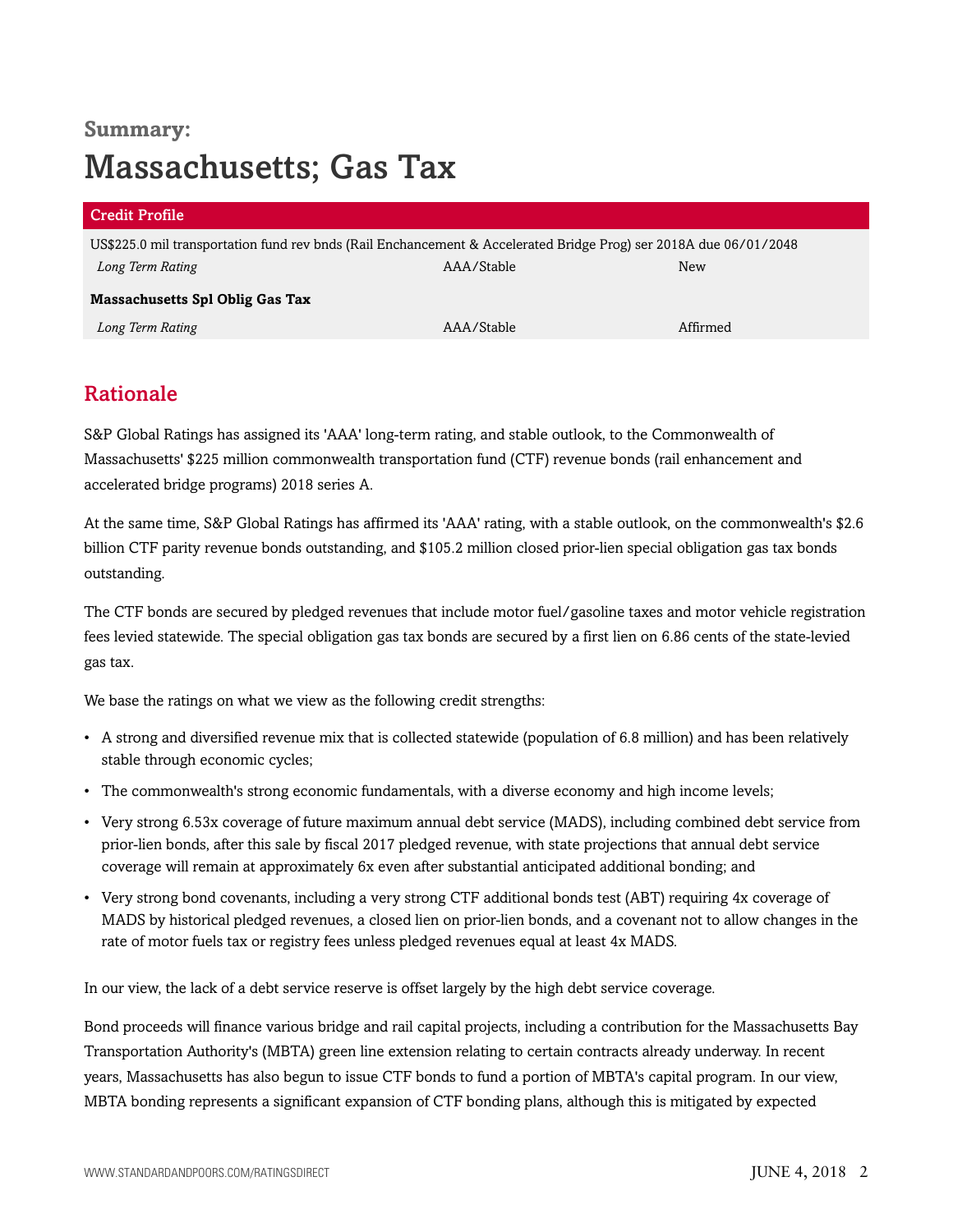continued high debt service coverage.

The fuel tax and registration fees pledged to the bonds are deposited in a revenue account of the CTF, where it is subject to annual appropriation by the state before transfer to the bond debt service account. We believe appropriation risk is mitigated by trust agreement covenants that prevent the large amount of surplus pledged revenue available (estimated at \$1.212 billion in fiscal 2018) from being used for other purposes until debt service is paid first. Since the first issuance of special obligation bonds in 1992, the legislature has never failed to make the required appropriations.

The major revenues supporting the bonds include a portion of motor fuels tax revenue, which accounted for 56.2% of total pledged funds (chapter 64A, chapter 64E, and chapter 64F receipts) in fiscal 2017, not including federal Build America bond (BAB) interest subsidies. The fuel tax rate was increased to 24 cents from 21 cents in 2013, with 6.86 cents of that amount pledged to the closed-lien special obligation gas tax bonds on a first-lien basis. Excess revenues not needed to cover debt service on the closed first-lien special obligation bonds, flow to the CTF revenue bonds. Before 2013, the gas tax rate had not been increased since 2000, and still remains below the average gas tax rates charged in the Northeast region. Massachusetts collects gas taxes monthly from gasoline distributors.

The other key revenue supporting the program is motor vehicle registry fees (43.8% of total revenues in fiscal 2017), which are collected daily by the Registry of Motor Vehicles and swept daily by the state treasury and credited to various fee accounts. Passenger vehicle registration fees rose to \$60 from \$50 in fiscal 2015. Registry fees were also adjusted in fiscal 2009, which offset flat-to-declining revenue performance in previous years. We believe the commonwealth has a history of increasing both pledged gas tax and registration fees when necessary to meet Massachusetts' transportation capital program.

Combined total pledged revenues in fiscal 2017 were \$1.367 billion, not including \$11.5 million of BAB subsidies. This represented a 1.6% increase from the year before, following a 0.7% increase in 2016, and a 5.7% increase in 2015 when registry fees were raised. The state projects fiscal 2018 pledged revenues will rise 1.0% to \$1.380 billion, not including the BAB subsidy. Before fiscal 2014, revenue performance was relatively flat in our view, with small increases in most years and a decline of 1.1% in fiscal 2009 due to the recession, and an earlier 4.7% decline in 2006. We anticipate future revenue increases consistent with population growth and Massachusetts' currently strong economy. In calendar 2017, state population rose 0.5% to 6.86 million. The commonwealth gross product grew slightly faster than that of the nation in 2017, while IHS Markit forecasts employment growth slightly slower than that of the nation through 2021.

Fiscal 2017 pledged revenue covers combined future MADS after this issue, on combined prior- and parity-lien CTF debt, by what we consider a very strong 6.53x, not including BAB subsidy revenues. MADS coverage on only prior-lien debt secured by only the 6.86-cent fuel tax is also very strong at 6.48x as of fiscal 2017, the most recent available reported year.

Currently, the commonwealth anticipates issuing an additional \$815 million in par amount of parity CTF debt by the end of fiscal 2022 for both the rail and accelerated bridge program after this issuance. Also anticipated over the next five fiscal years is issuance of federal grant anticipation notes (GANs) that have a junior lien on CTF revenues, including \$50 million of subordinate GANs that are expected to be sold by the end of fiscal 2021. After issuance of the series 2018A CTF bonds, Massachusetts expects to issue an additional \$225 million of parity CTF bonds in fiscal 2019,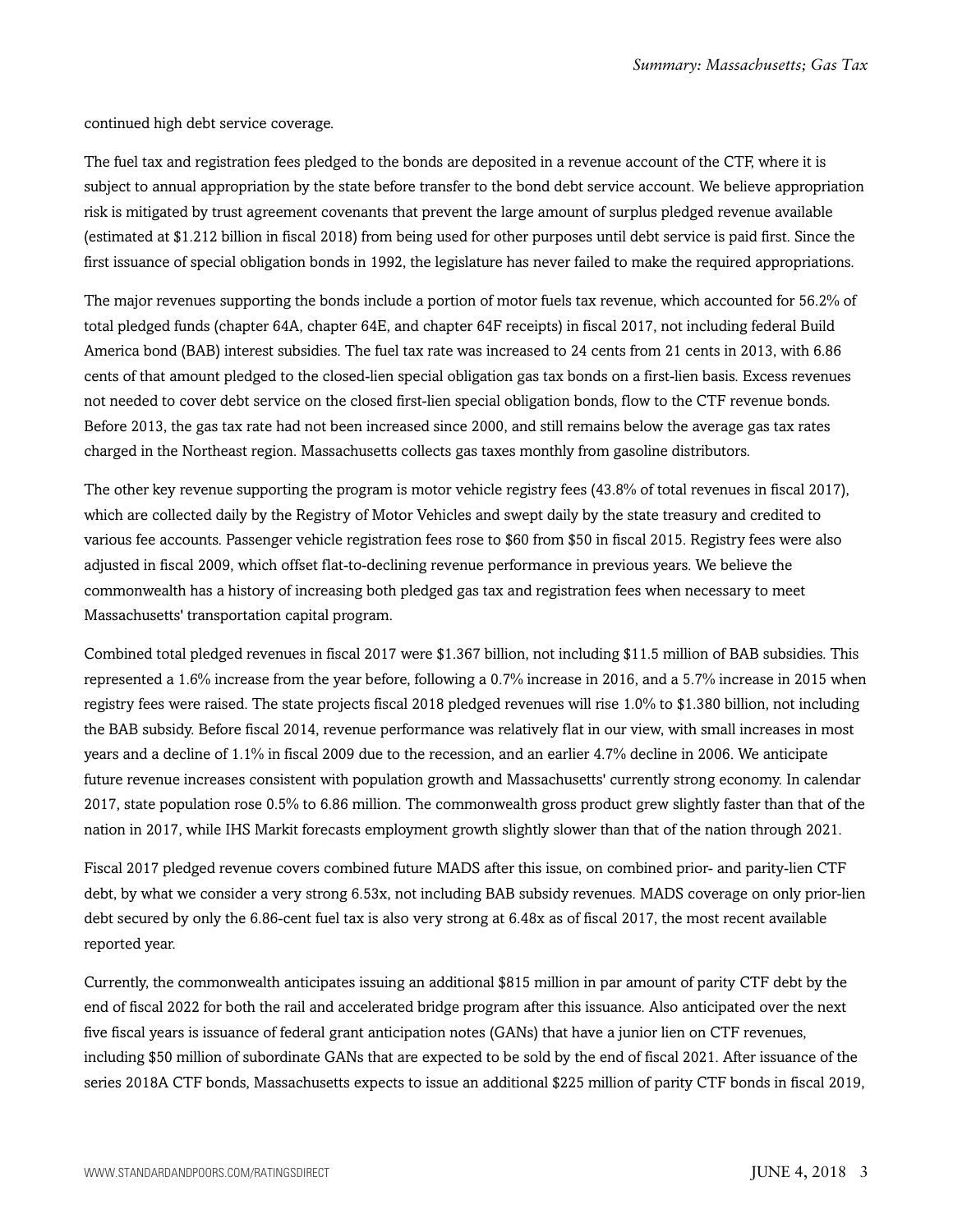\$300 million in fiscal 2020, \$225 million in 2021, and \$65 million in fiscal 2022.

We believe there could be additional bonding related to either bridge repair or mass transit, beyond the \$815 million described above, but that the very strong 4x ABT and the need to use surplus CTF funds for transportation operations provide significant protection against debt service coverage dilution from future debt issuance. In particular, \$30 million of a previous series 2017A bond issue went to fund certain MBTA Green Line capital improvements. This line has seen cost increase estimates ranging from \$700 million-\$1 billion over the original \$2 billion estimated project cost. Subsequently, planned line improvements have been scaled back to bring the total cost estimate down to \$2.3 billion, including a \$232 million contribution from localities and a \$996 million contribution from the federal transit administration. MBTA is also planning to extend its Orange and Red mass transit lines. Nevertheless, the commonwealth projects debt service coverage, including BAB subsidies, will remain strong, at least at 6x through 2049, based on current anticipated future debt issuance and assuming no future revenue growth beyond estimated 2018 revenue of \$1.362 billion.

Massachusetts' CTF bonds are eligible to be rated above the sovereign because we believe the commonwealth can maintain better credit characteristics than the U.S. in a stress scenario. Under our criteria "Ratings Above The Sovereign: Corporate And Government Ratings—Methodology And Assumptions" (published Nov. 19, 2013, on RatingsDirect), U.S. states are considered to have moderate sensitivity to country risk. State-derived revenues are the sole source of security on the bonds, the institutional framework in the U.S. is predictable with significant state autonomy, and flexibility is demonstrated by high debt service coverage and serial bond amortization as well as independent treasury management.

(For more information on Massachusetts' economy, please see the most recent full GO analysis published April 9, 2018, on RatingsDirect.)

## <span id="page-3-0"></span>**Outlook**

The stable outlook reflects what we view as the strong credit structure supporting the bonds, which insulates bondholders from future volatility or deterioration of pledged revenues. One long-term risk is that the rail enhancement program could require substantial new capital funding beyond current authorizations. However, we feel that the currently very strong debt service coverage and very strong ABT should provide strong protection against future debt dilution. Over our two-year outlook time horizon, we do not see the potential for lowering the rating under our current criteria because we expect coverage levels to remain very strong, despite planned additional debt issuance. Furthermore, we believe that Massachusetts' substantial and diverse economy will continue to support stability in pledged revenues over time.

| <b>Ratings Detail (As Of June 4, 2018)</b> |                  |          |
|--------------------------------------------|------------------|----------|
| Massachusetts gas tax                      |                  |          |
| Long Term Rating                           | AAA/Stable       | Affirmed |
| Massachusetts sr lien gas tax              |                  |          |
| <b>Unenhanced Rating</b>                   | AAA(SPUR)/Stable | Affirmed |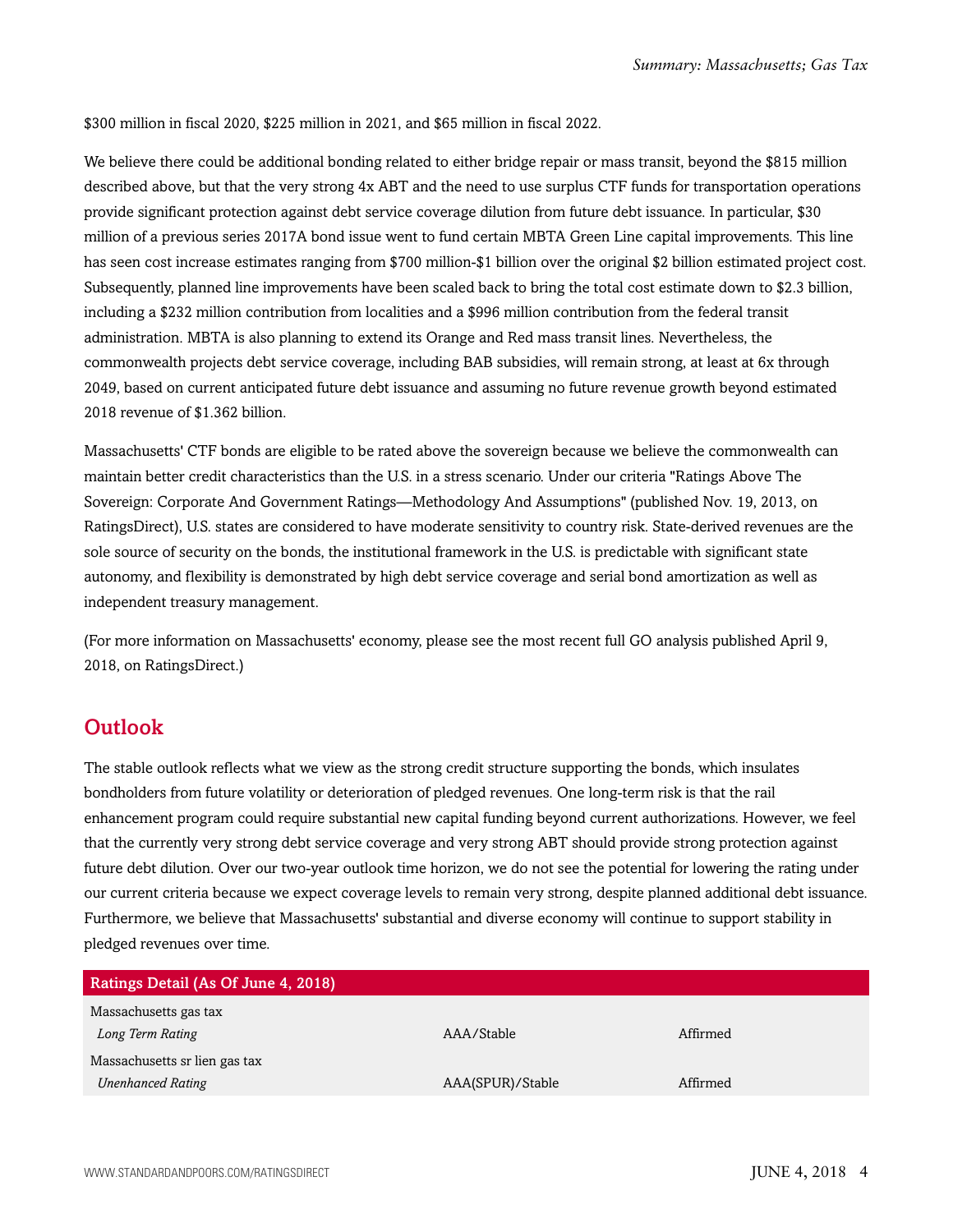| Ratings Detail (As Of June 4, 2018) (cont.)                        |            |          |  |  |
|--------------------------------------------------------------------|------------|----------|--|--|
| Massachusetts (Accelerated Bridge Prog) gax tax                    |            |          |  |  |
| Long Term Rating                                                   | AAA/Stable | Affirmed |  |  |
| Massachusetts (Accelerated Br Prog) GASTAX                         |            |          |  |  |
| Long Term Rating                                                   | AAA/Stable | Affirmed |  |  |
| Massachusetts (Rail Enhancement & Accelerated Bridge Progs)        |            |          |  |  |
| Long Term Rating                                                   | AAA/Stable | Affirmed |  |  |
| Massachusetts (Rail Enhancement & Accelerated Bridge Progs) GASTAX |            |          |  |  |
| Long Term Rating                                                   | AAA/Stable | Affirmed |  |  |
| Many issues are enhanced by bond insurance.                        |            |          |  |  |

Certain terms used in this report, particularly certain adjectives used to express our view on rating relevant factors, have specific meanings ascribed to them in our criteria, and should therefore be read in conjunction with such criteria. Please see Ratings Criteria at www.standardandpoors.com for further information. Complete ratings information is available to subscribers of RatingsDirect at www.capitaliq.com. All ratings affected by this rating action can be found on S&P Global Ratings' public website at www.standardandpoors.com. Use the Ratings search box located in the left column.